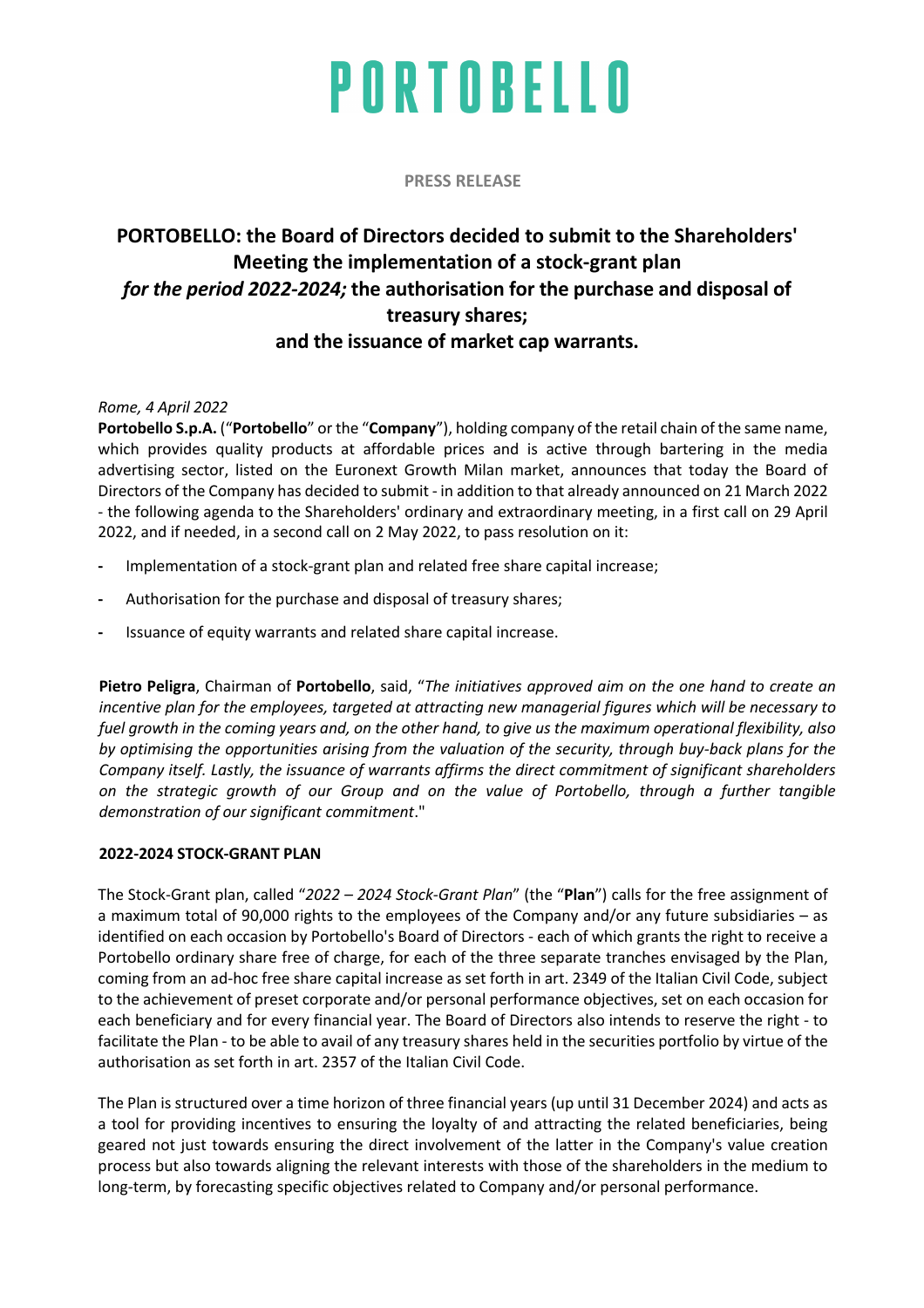In implementing the Plan, the Board of Directors intends to submit a proposal to the Shareholders' meeting called in extraordinary session to pass a resolution on a free share capital increase in divisible form up to a maximum amount of Euro 18,000.00, to be allocated entirely to share capital with the issuance of a maximum of 90,000 new ordinary Company shares and the use of a corresponding part of the reserve for profits. The Portobello ordinary shares assigned according to the Plan shall be subject to a 90-day lock-up from the date of assignment.

Being based on the assignment of ordinary shares coming from a free capital increase, if any treasury shares held in the portfolio were to go unused and if the maximum number of 90,000 shares are issued, the Plan entails dilutive effects of 2.71% on Portobello's share capital on today's date and on its shareholders on the date of the Plan's approval. The Plan does not fall in the range of the "Procedure for Transactions with Related Parties" that the Company adopted - where applicable due to the nature of the beneficiaries - since it falls under an instance of express exclusion.

#### **AUTHORISATION FOR THE PURCHASE AND DISPOSAL OF TREASURY SHARES**

The request for authorisation to purchase and dispose of treasury shares is meant to allow the Company to purchase ordinary shares for a period of eighteen months, following current domestic and European regulations and the market practices to: (i) allow servicing of compensation plans based on financial instruments or work-for-equity plans or to fulfil obligations arising from conversion commitments; (ii) build a portfolio of treasury shares to dispose of as payment in the context of any extraordinary, strategic or business transactions; (iii) use its treasury shares with a view to utilising the liquidity; (iv) work to boost the liquidity of the security.

Authorisation shall be required even for ordinary share purchase in several tranches up to a maximum number not exceeding 10% of the Company's share capital. Purchase transactions are not instrumental to the decrease in the share capital by cancellation of the treasury shares purchased.

The Board of Directors resolved to propose to the Shareholders' meeting that the purchase price of each share be set in a range -/+ 15% with respect to the official price on the day before the one in which the purchase transaction is completed, and in any event based on the applicable legal provisions.

The transactions for disposing of the treasury shares may be fully or partially carried out at any time, even before having completed the purchases, in the most appropriate ways in the interest of the Company, including fulfilment of obligations or the completion of extraordinary, commercial or business transactions or, in any event, other uses deemed to be of financial/managerial and/or strategic interest to the Company. Treasury shares can be disposed and/or used at the price or, nonetheless, according to the criteria and conditions determined by the Board of Directors, having regard to the implementation methods employed in practice, the trend in the prices of the shares in the period prior to the transaction and the best interest of the Company.

It should be noted that, as of today's date, the Company does not hold any treasury shares in the portfolio.

#### **WARRANTS**

The Board of Directors, with the favourable opinion issued by the Related Parties Committee (composed of the Independent Director and the Chair of the Board of Statutory Auditors) also resolved to propose to the Shareholders' Meeting the issuing of up to 200,000 warrants to be allocated on a payment basis - based on prior payment to the Company of an amount of Euro 2.73 each - to the "significant shareholders" Pietro Peligra and Roberto Panfili (equal number each).

The warrants, called "*Market Cap Warrant Portobello*" and valid for exercise for a period of 24 months from their issuing, are subject to the condition which enables the attainment, for at least 5 open stock market sessions in a consecutive period of 30 days of open stock market, of a Portobello share price of at least Euro 80.00.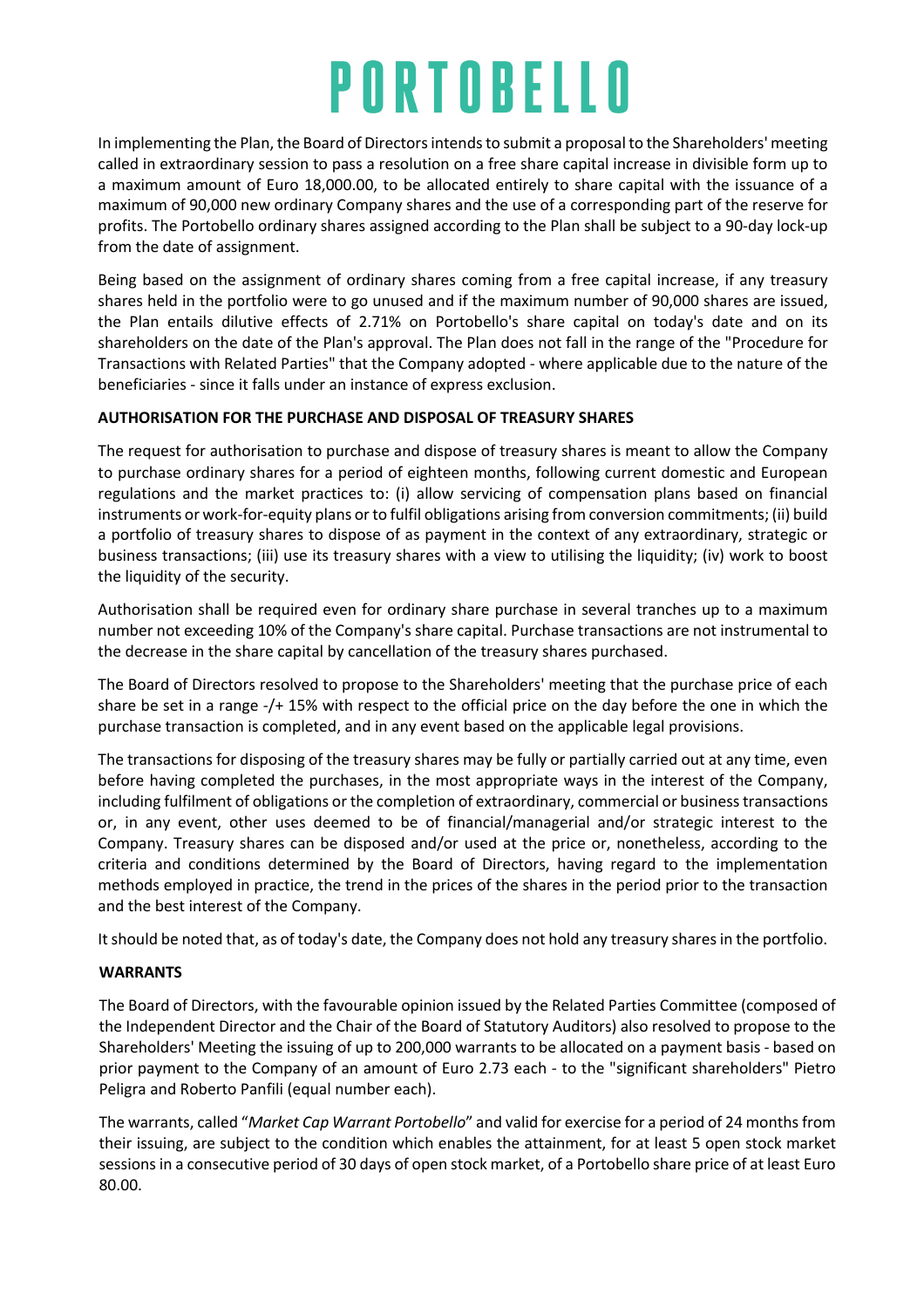In said case, the warrants may be exercised within the terms set forth in the regulation at the strike price of Euro 40.00 each and give entitled parties the right to the allocation of one share for each warrant exercised.

It should be noted that the proposed strike price is higher than the weighted average price of the share calculated in the last month, equal to Euro 32.00.

The warrants shall be registered securities, shall not be admitted to trading and cannot be transferred, directly or indirectly, by the relevant beneficiaries by means of a deed between living persons (with the exception of some limited circumstances involving the transfer to companies with which specific control relationships are in place). Vice versa, the warrants shall be freely transferable due to succession on death.

The Board of Directors considered the transaction in question to represent a valid instrument for the additional raising of capital by the Company through the direct investment of the aforementioned shareholders, without this being connected to any repayment obligation on the part of Portobello and, therefore, without any incidence on its indebtedness. In fact, through the aforementioned transaction, the Company would acquire the resources related to the disbursement incurred by the beneficiaries for the issuing of the warrants which would be acquired definitively by the Company with the substantial "loss" of the investment by the aforementioned shareholders in the event in which the exercise conditions were not verified, therefore with the transaction in question representing an investment in risk capital by Pietro Peligra and Roberto Panfili.

The consideration for the allocation of the warrants was determined by the Board of Directors by taking into account, *inter alia*, the report prepared by Leonardo Etro (who holds, among others, the position of "*Associate Professor of Corporate Finance Practice*" at SDA Bocconi School of Management). Said report was prepared on the basis of the criteria normally adopted in market practice for similar transactions and in line with the most commonly recognised valuation methodologies used in national and international professional practice.

At the same time, the Board of Directors proposed to the Shareholders' Meeting the approval of the share capital increase to service the warrants for a maximum nominal amount of Euro 40,000.00, plus premium, through the issuing, also in several tranches of up to 200,000 ordinary shares, with no indication of nominal value and regular dividend entitlement.

It should be noted that the issue represents a transaction of greater importance, pursuant to the "Procedure for Transactions with Related Parties". The information document set forth by the aforementioned procedure will be made available to the public according to the methods and time-scales dictated by the aforementioned procedure and the applicable regulations.

#### **CALLING OF THE SHAREHOLDERS' MEETING**

The notice of calling of the Shareholders' Meeting (to be held exclusively via electronic means through the Designated Representative) will be made available to the public at the Company's registered offices, as well as on the company website at the address www.portobellospa.com, where the annual financial report as at 31 December 2021, the consolidated annual report as at 31 December 2021 and the explanatory report of the directors on the proposals concerning items on the agenda will also be made available.

#### **OTHER COMMUNICATIONS**

Lastly, the Company announces that, on 5 April 2022, it will take part in the *European SmallCap Event*, organised by CF&B Communication in Paris.

Pietro Peligra, President of Portobello, will outline the consolidated economic-financial results of 2021 and the Group's strategic development.